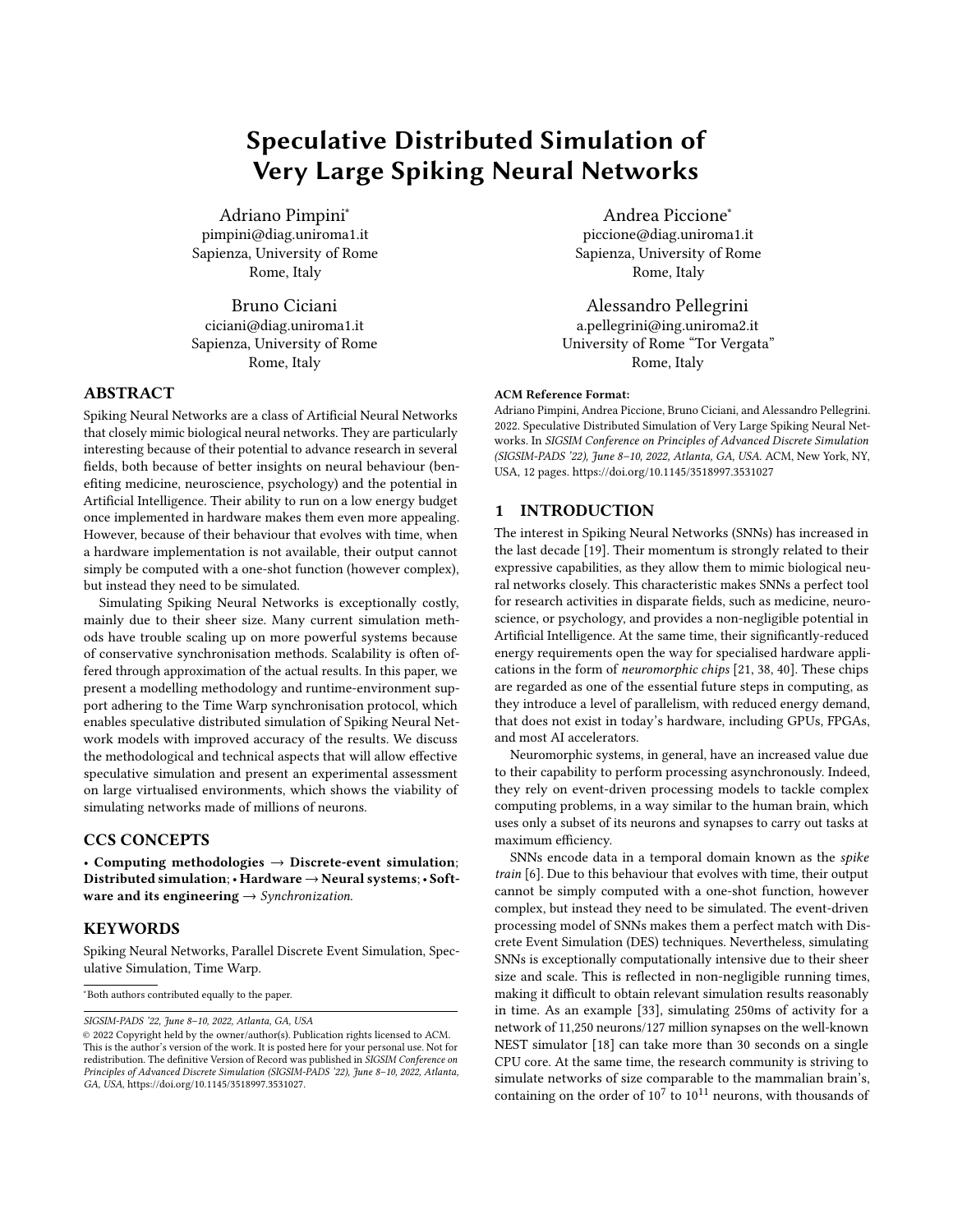synapses per neuron on average [\[2,](#page-10-1) [24,](#page-11-7) [25,](#page-11-8) [28\]](#page-11-9), which are considered very large networks.

The computational demand of large-scale SNN simulation is addressed by the vast majority of existing simulators by employing parallel/distributed execution. This is done by exploiting multicore CPUs (also in distributed environments) or by relying on accelerators such as GPUs [\[4,](#page-10-2) [7,](#page-10-3) [13,](#page-10-4) [15,](#page-11-10) [26,](#page-11-11) [32,](#page-11-12) [33,](#page-11-5) [52\]](#page-11-13) or FPGAs [\[12,](#page-10-5) [47,](#page-11-14) [51\]](#page-11-15). Nevertheless, we observe that the trouble at scaling up faced by most state-of-the-art SNN simulation methods may be due to their use of conservative synchronisation. Indeed, in parallel/distributed simulation terminology, the typical execution scheme adopted by SNN simulators is to rely on Parallel Discrete Event Simulation (PDES) with a synchronous conservative synchronisation scheme using the YAWNS algorithm [\[34\]](#page-11-16).

However, SNN models have, in general, a low rate of neuron activity at any given time, which is strictly connected to their braininspired nature, which uses only a subset of the neurons for a given task. This space/time partitioning of the activities makes it perfectly suitable for exploiting speculative simulation adhering to the Time Warp synchronisation protocol [\[27\]](#page-11-17). This choice could produce nonnegligible simulation speedups, especially on large-scale computing infrastructures, as it has been shown that speculative PDES can be deployed on millions of (distributed) CPU cores [\[3\]](#page-10-6).

At the same time, spikes carry a piece of information which is either binary (i.e., a neuron has spiked) or with a tiny payload (e.g., the intensity of the spike) depending on the nature of the model and its implementation—in general, the behaviour of spikes is somewhat homogeneous in a simulation. Similarly, the state of each neuron is reduced in size, and the time complexity of the execution of a single event can be significantly fine-grained. These aspects could make the employment of Time Warp-based PDES suboptimal, as the housekeeping cost might not be paid off by forward-processing activities [\[17\]](#page-11-18).

In this paper, we present modelling methodologies and PDES runtime-environment support for SNN models based on the ROOT-Sim Simulation Framework [\[37\]](#page-11-19), which employs the Time Warp synchronisation protocol to enhance the scalability of simulations. Our approach has a twofold goal. On the one hand, we tackle the complexity of deploying an SNN model on top of a speculative PDES runtime environment. The modeller should not need to worry about where the synapses are kept or how they are organised, nor should they care about the fact that spikes are, in fact, events that need to be sent (logically) one by one or, even worse, they should not need to schedule an event to check whether a spike should happen or not. Ideally, the modeller should be tasked with as few programming related actions as possible, made as simple as possible.

On the other hand, we focus on simulation accuracy. Indeed, many approaches relying on (time-stepped) synchronisation algorithms consider a fixed lookahead (typically set on the order of tenths of milliseconds). In this way, the simulation results approximate the actual results. This is a well-known limitation [\[23\]](#page-11-20) related to classes of neuron models with linear subthreshold dynamics, wherein some circumstances even some spikes can be missed. Our modelling methodology leverages the nature of discrete events compared with an innovative numerical method and ad-hoc events management strategies, allowing us to obtain precise simulation results. Also, we apply this approach to exponential synapses, which

are much more complex than jump synapses typically dealt with in the literature.

We released our implementation as open-source software $^1$  $^1$ . The remainder of this paper is organised as follows. Section [2](#page-1-1) discusses our research background, while Section [3](#page-2-0) presents related work. Our simulation methodology and related runtime support are discussed in Section [4.](#page-3-0) The results of our experimental assessment are provided in Section [5.](#page-6-0)

## <span id="page-1-1"></span>2 BACKGROUND AND MOTIVATIONS

In this section, we discuss the background and motivations of our proposal. We first provide a recap of Time Warp synchronisation in Section [2.1,](#page-1-2) while in Section [2.2](#page-2-1) we highlight the essential characteristics of SNNs, emphasising the hindrances when transitioning these models to Time Warp-based PDES runtime environments.

#### <span id="page-1-2"></span>2.1 Time Warp Synchronisation

In PDES, the simulation model is partitioned into multiple Logical Processes (LPs), each associated with its own view of simulation time, known as Local Virtual Time (LVT). The LVT tracks the computation advancement locally along the logical-time axis. The execution of an event can mark an LP state update and makes the LVT jump to the timestamp of the processed event. It is the responsibility of the underlying runtime environment to track changes of the LVT of some LP when dispatching the event to be processed [\[16\]](#page-11-21).

While processing an event, new timestamped events destined to any concurrent LP can be generated and injected into the system. At the same time, state transitions caused by event processing at the different LPs can occur concurrently.

Classical PDES relies on correctness rules that enforce nondecreasing timestamp-ordered state transitions at the different simulation objects [\[16\]](#page-11-21). Under this enforcement, each LP in the system has a coherent view of the flow of logical time.

In the speculative (optimistic) approach to synchronisation, also known as Time Warp [\[27\]](#page-11-17), events are typically stored by the runtime environment into per-LP event lists, each of which is logically partitioned into a future-event list and a past-event list. The futureevent list stores events not yet processed, while the past-event list records already-processed events. Each LP is eligible for dispatching along some thread running within the PDES platform unless its future-event list is empty. Once dispatched, the LP can process the minimum-timestamp event kept by its future-event list. Such an event is then moved to the past-event list.

In Time Warp, an LP is scheduled for execution without any safety verification of causal consistency of its next-to-be-processed event. Hence, timestamp-order violations might arise since an LP may receive an event (produced by another LP) with a timestamp lower than its LVT. If a timestamp-order violation is detected, all the events executed out of timestamp order are rolled back by the runtime environment—they are moved back from the past-event list to the future-event list. Also, the LVT of the LP is pushed back to the timestamp of the last event executed in the correct order, and the LP's state is restored to its value prior to the timestamp order violation, which is achieved by either relying on traditional

<span id="page-1-0"></span> $^{\rm 1}{\rm The}$  source code and reproducibility package is available at [https://doi.org/10.5281/](https://doi.org/10.5281/zenodo.6475218) [zenodo.6475218.](https://doi.org/10.5281/zenodo.6475218)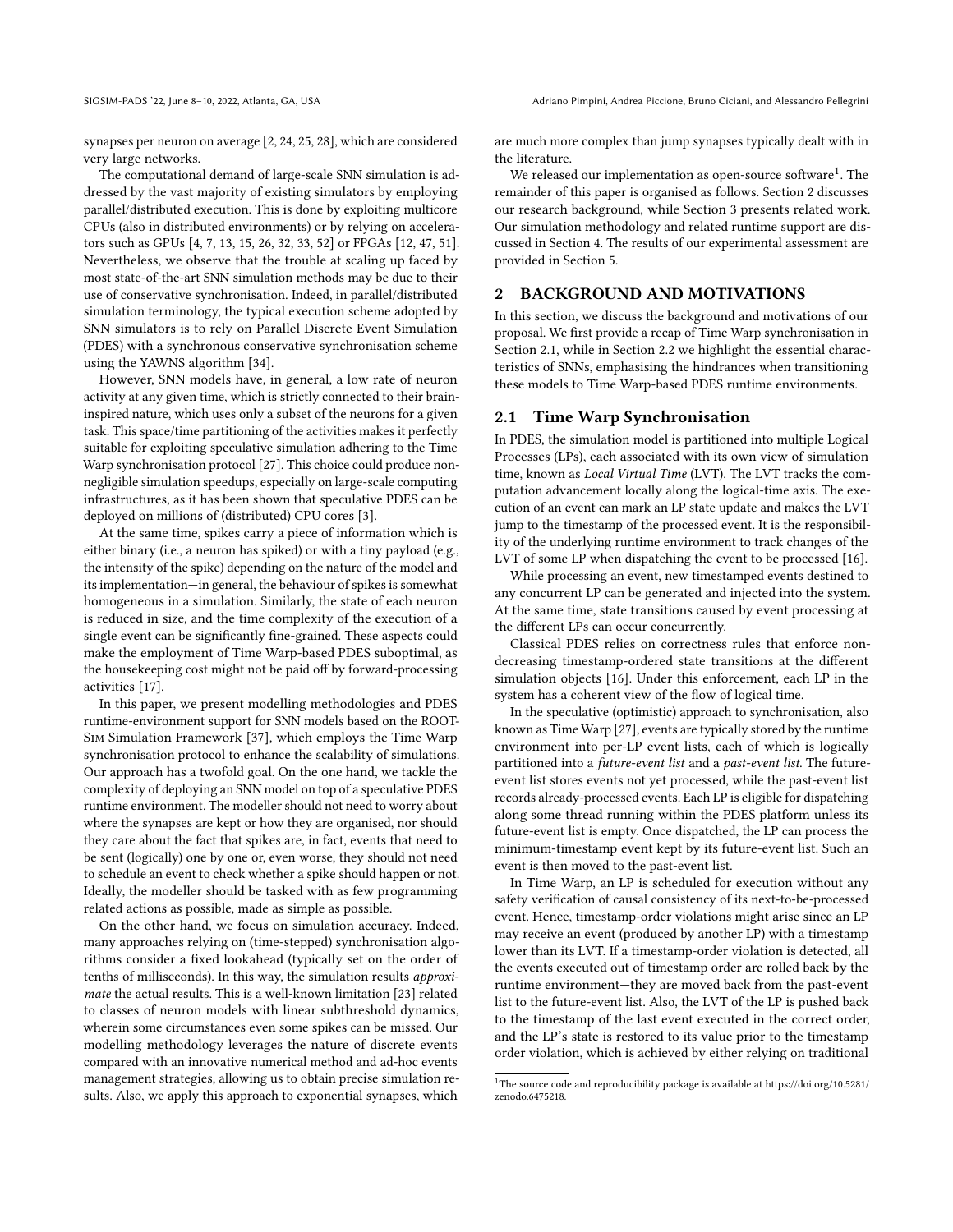checkpointing methods (see, e.g., [\[42,](#page-11-22) [43\]](#page-11-23)) or through reverse computing approaches (see, e.g., [\[9,](#page-10-7) [14\]](#page-10-8)), where reverse versions of the event processing routines are executed when rolling back processed events.

Restoring the system to a correct state entails restoring individual LP states independently, with no risk of a domino effect. In particular, if dependencies occurred due to the scheduling of some event between a rolling back  $LP_a$  and another one  $LP_b$ , these dependencies are undone via so-called *anti-events<sup>[2](#page-2-2)</sup>*. More in detail, an anti-event is generated for each event injected by  $LP_a$  during the portion of the computation to be rolled back, and is used to retract the initially injected event. The recipient  $LP<sub>b</sub>$  also rolls back after receiving an anti-event associated with an already-executed event. Instead, if the event has not yet been executed, the anti-event has the only effect to "annihilate" the initially injected event. This operation typically occurs within the runtime environment. After rolling back, any LP resumes the execution of the events from its future-event list.

#### <span id="page-2-1"></span>2.2 Spiking Neural Networks

Spiking Neural Networks (SNNs) are a class of Artificial Neural Networks (ANNs) that closely mimic natural neural networks. This capability is achieved by using spiking neurons, which communicate by sending signals (spikes) through synapses. Spiking neurons are stateful, and the synapses connecting them can be too.

Unlike what happens in other classes of ANNs, spiking neurons fire only when their membrane potential reaches a particular threshold value. When a spiking neuron fires, it generates a spike propagated to the neurons it is connected to, which react by increasing or decreasing their membrane potential accordingly, over time. However, before reaching other neurons, the spike passes through synapses, which are weighted and introduce a transmission delay. Indeed, a fundamental aspect that differentiates SNNs from other ANNs is the role time plays. This leads to a higher fidelity execution of the neural network at the price of higher computational costs.

Spiking-neuron models are derived from experimental observation of natural neurons' behaviour. Since the neurons react to and communicate through electrical stimuli, they can be modelled as circuits. The structure and parameters of the circuits are derived by feeding the neuron with different input currents and seeing the response to the various stimuli. We know that neurons' plasma membrane isolating properties give rise to a capacitance (membrane capacitance  $C_m$ ) and that the potential between the two sides of the membrane (that we refer to as membrane potential  $V_m$ ) is what kick-starts the action potential propagation once it reaches a target threshold value  $V_{th}$ . Furthermore, we know that in the absence of stimuli, the membrane potential resets to a resting value  $V_r$ ; this also holds after the action potential is generated (which we also refer to as firing or spiking) and the sodium-potassium pump is done reverting the neuron to its resting state, that is, after the refractory period  $\tau_{ref}$  is elapsed.

Additionally, for the membrane potential to rise, there has to be some kind of input current  $I$ , which is the sum of the stimuli coming from presynaptic neurons, and that an external current  $I_{ext}$ can be supplied (e.g. for experimental observation). This series of observations gives some clues about what to look for when creating a biological neuron model. Furthermore, the capacitance alone makes it evident that a spiking neuron is stateful (the minimum state being just the membrane potential at a given time), and such a state evolves with time. This hints at a fundamental aspect of SNNs: to be run on computers, networks of spiking neurons have to be simulated through time. This means that running an SNN on a computer can be a costly endeavour.

If running an SNN is so much more computationally expensive than other ANNs, why should we focus on them? The first reason is obvious and possibly already satisfactory on its own: we want to eventually be able to efficiently and precisely simulate a human brain (or parts of it) to be able to study in detail its behaviour in various experiments or to understand how modifications in the structure or physical aspects of its components would impact it. Neurological research would gain a powerful tool to test and validate hypotheses; medicine would be helped in diagnosing and treating brain diseases.

The second reason is that, since spiking neurons are modelled as electronic circuits, they can easily be implemented in hardware. A series of neuromorphic chips have already been commercialised [\[1,](#page-10-9) [10,](#page-10-10) [11\]](#page-10-11). While the design of these chips can directly benefit from simulation studies, their hardware implementation becomes incredibly cost-effective, also energy- and performancewise. Additionally, a series of advantages arise with respect to all other ANNs. First and foremost, neuromorphic chips suffer from no approximation: since the electronic components are physically present, there is no approximation stemming from the precision limit inherent in computer simulations. Second, the computation is inherently and naturally parallel, making the execution of parallel algorithms more effective (e.g., compared to the synchronisation cost paid on more traditional Von-Neumann computing architectures).

Finally, current runtime environments for SNNs simulations are mostly time-stepped, carrying out the simulation by computing the state of all neurons/synapses at every small increment of time. Updating all states at each timestamp means updating objects that are doing nothing, too, introducing costs that could be avoided. Moreover, the time step (which is typically fixed in a simulation run) determines the actual accuracy of the simulation results. Conversely, by resorting to speculative PDES, the accuracy of the simulation is increased thanks to the timestamp advancement, which better captures the evolution of simulation time. Moreover, it is possible to use the available computing resources better, ignoring inactive neurons at any given simulation phase.

## <span id="page-2-0"></span>3 RELATED WORK

Several works have proposed techniques to speed up or scale out SNN simulations. Notably, in [\[39\]](#page-11-24), the authors have shown that relying on speculative PDES simulation using the Time Warp synchronisation protocol can lead to non-minimal performance improvement, especially in scenarios where only a subset of neurons, in a specific time window, are actively sending spikes to each other. While this work mainly focuses on the TrueNorth Leaky Integrate and Fire (TNLIF) [\[11\]](#page-10-11) architecture, the seminal results in this paper can be deemed general. We complement the results in this

<span id="page-2-2"></span><sup>&</sup>lt;sup>2</sup>An anti-event is a "negative copy" of the corresponding event, or of its digest.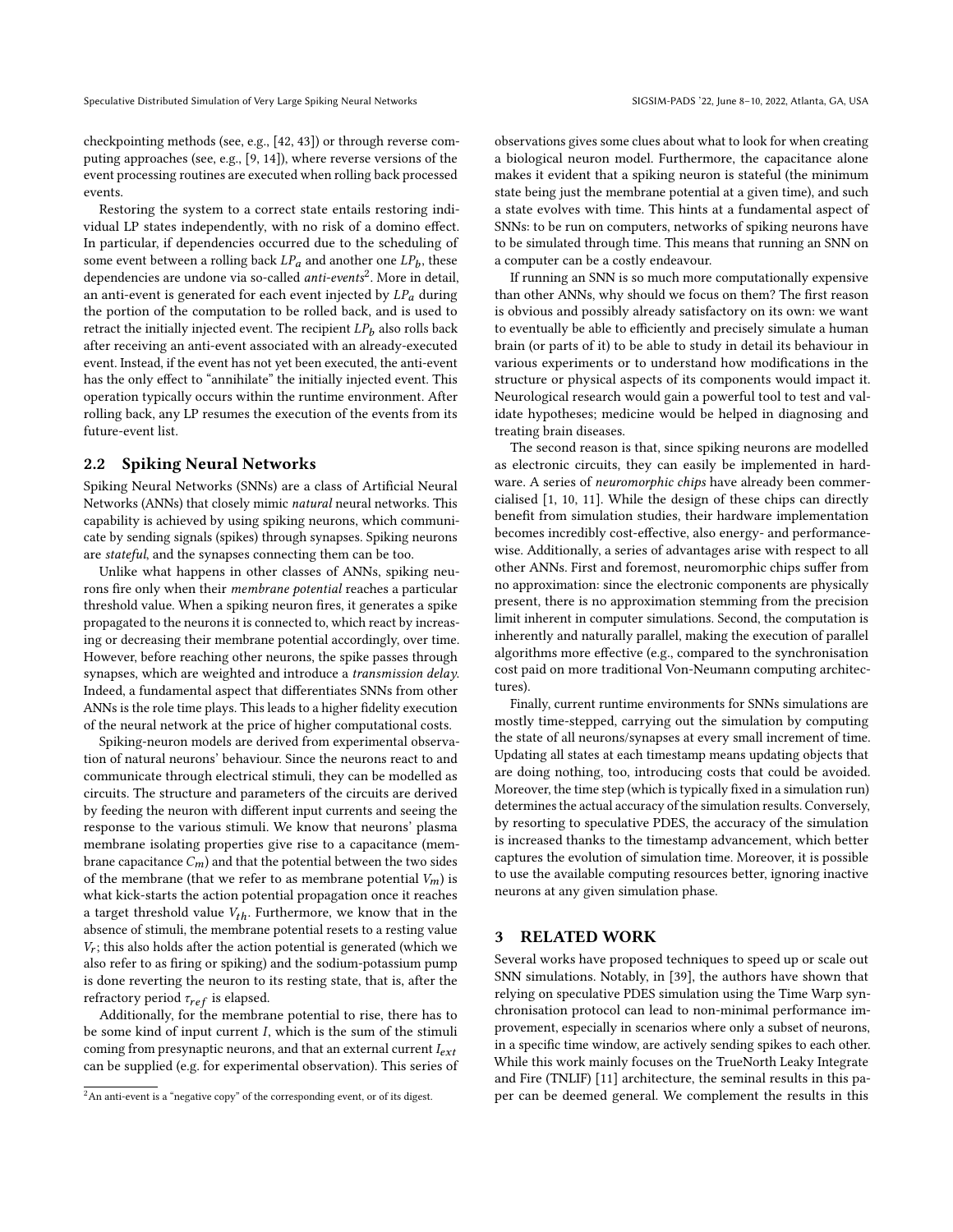work by showing techniques that allow providing performance improvements when a large number of neurons are active, and by experimentally studying the performance when varying several parameters of the SNN models.

In [\[33\]](#page-11-5) the authors show the viability of running SNN simulations on top of heterogeneous hardware, possibly composed of CPUs, GPUs and FPGAs. The main contribution in this work is identifying portions of code in an SNN model that is repeatedly used in multiple simulations and/or runtime environments. This code is manually ported to the different hardware architectures. Conversely, the code specifically bound to the model is automatically transformed towards the target architecture. While we do not explicitly target heterogeneous hardware in our proposal, we leverage the idea that there is a clear separation between the runtime support and the actual SNN model. This allows us to introduce several optimisations at the runtime environment level to benefit multiple simulation scenarios.

Several works (see, e.g., [\[23,](#page-11-20) [30,](#page-11-25) [35\]](#page-11-26)) have tackled the accuracy of SNN simulations by either numerical approaches or parameter estimation. In our contribution, we follow the path of bridging the gap between continuous simulation and discrete-event simulation by showing that, by manipulating differential equations to compute the next-spiking time, it is possible to exploit several optimisations at the runtime environment level to deliver non-negligible scalability improvements. This is a research path already explored in [\[49\]](#page-11-27), although we show that this technique can also lead to interesting scalability results in worst-case scenarios and using more complex instantaneous raise/exponential decay synapses, with proper management of the discrete events by the runtime environment.

Some of the techniques introduced in our PDES environment have already been proven valuable in other scenarios. In particular, we extensively rely on the capability of the runtime environment to retract already-injected events without invoking any code from the SNN model. In [\[20\]](#page-11-28), the authors have shown that this approach can deliver significant performance improvements also when simulating large biochemical networks. We also rely on the capability of the PDES runtime environment to deliver the same event to multiple destination LPs in a publish/subscribe fashion. This approach is clearly related to one-to-many communication primitives offered by the MPI specification [\[22\]](#page-11-29), although we have to consistently take into account the possibility that some or all the events injected in the simulation according to this scheme might be subject to rollbacks. Carefully managing these rollbacks has a direct effect on the overall performance.

The relevance of large-scale SNNs simulation is also reflected in the availability of multiple tools to design experiments and obtain simulation data. Several SNN simulators have been proposed in the literature, frequently focusing on scalability to large networks.

Among them, Brian [\[48\]](#page-11-30), Neuron [\[8\]](#page-10-12), and NEST [\[18\]](#page-11-6) are the most promising ones concerning either simulation performance or usability—they all offer some form of Python bindings. At the same time, a common feature for these simulation runtimes environments is that they use time-stepped simulation algorithms with limited lookahead.

Brian [\[48\]](#page-11-30), implemented in python, has ease of use as its primary focus while sporting a series of interesting facilities that allow for high flexibility and performance. The configuration of a model run on Brian is based on a string representation of the differential equations describing the neuron/synapses state and their evolution. These strings are parsed using SymPy [\[31\]](#page-11-31), a library for symbolic mathematics. The code to run the simulation is compiled on the fly when initialising the simulation. Nevertheless, the execution is purely sequential at the present date.

Neuron [\[8\]](#page-10-12), written for the most part in C and C++, has its main focus on biologically-accurate simulation. In this sense, it provides facilities to observe also internal aspects of neurons and synapses, such as the model's electrical, chemical, and topological evolution. The simulator can describe ion concentrations and the functioning of ion gates, the dynamics of ion diffusion, and more. It ships with a 3D library to model various parts of the cell soma, dendrites, axons, along with their 3D position and orientation, both in the neuron and in space.

On the deployment side, Neuron supports running simulations on clusters through MPI. However, when running on multicores, Neuron does not exploit the worker thread paradigm, but the various kernel instances are run as separate processes, and MPI is used to connect them, leading to a worse performance with respect to what would be achieved using worker threads and using MPI only to reach physically remote nodes.

NEST [\[18\]](#page-11-6) comes prepacked with "over 50 neuron models, many of which have been published" and "over 10 synapse models" that can also be used to implement new custom neuron and synapse models. NEST can run parallel simulations through OpenMP. Distributed simulations are also supported, and MPI is used to take care of message passing between multiple computational nodes. Neurons are instantiated only on the node on which they belong, while synapses are handled at the receiving node's end for matters of synapse plasticity.

Other established simulators, such as CARLsim [\[13\]](#page-10-4), NCS [\[26\]](#page-11-11), NeMo [\[15\]](#page-11-10), Nengo [\[4\]](#page-10-2), HRLSim [\[32\]](#page-11-12), and PCSIM [\[36\]](#page-11-32) support multithreaded execution on CPUs, some of them with support for execution on multiple nodes. GeNN [\[52\]](#page-11-13) can be executed on a single GPU. Some simulators additionally support the execution in GPU clusters [\[13,](#page-10-4) [15,](#page-11-10) [26,](#page-11-11) [32,](#page-11-12) [52\]](#page-11-13). CARLsim [\[13\]](#page-10-4) and NCS [\[26\]](#page-11-11) support a CPU-GPU co-execution.

## <span id="page-3-0"></span>**SIMULATING LARGE SNNS**

An SNN simulation can be seen as a collection of simulations of individual neurons that interact by the exchange of spikes. The changes in neuron state may trigger the emission of a spike delivered to the connected neurons. Since the spikes must be considered in the target neurons' future state updates, a neuron's state can only be consistently updated once it has received all spikes with smaller timestamps.

The computation of neuron state updates and the delivery of the generated spikes are the two principal operations implemented by SNN simulation platforms. Since most of them employ a timestepdriven approach, commonly used neuron models have been picked favoring those handily computable via some iterative numerical procedure, such as the Euler method.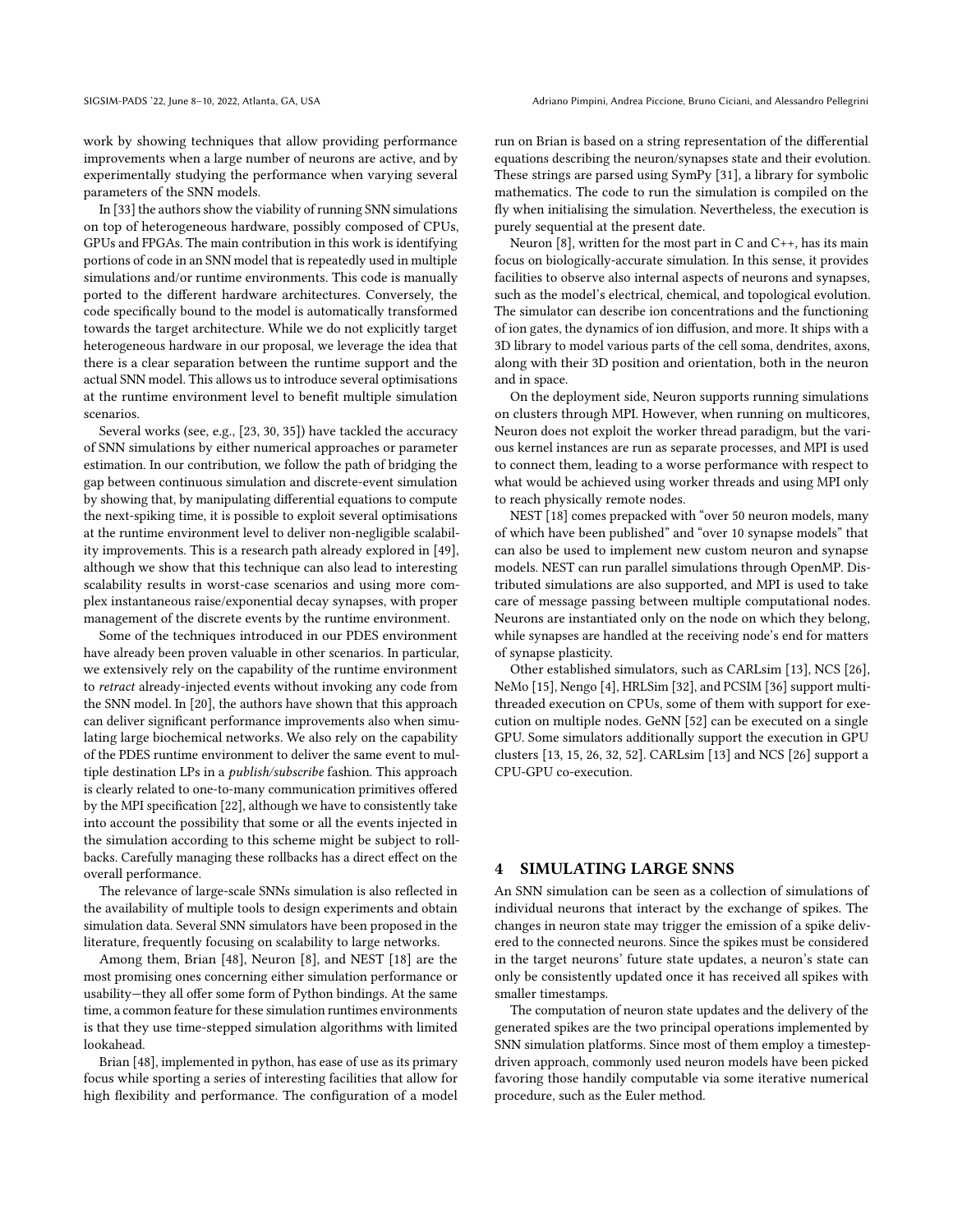Anyhow, the conservative synchronisation scheme typically employed by SNN simulators cannot efficiently deal with arbitrarilylow synaptic delays, which would otherwise force a costly synchronisation and spike delivery operation after each timestep. For this reason, many models include a minimum fixed delay in spikes transmission to reduce the necessary synchronisation steps and improve spike delivery performance.

Many SNN models having been formulated with mainly the timestepped approach in mind. Moreover, to the best of our knowledge, the only SNN synapse model used in (P)DES are jump synapses. When a jump synapse transmits a spike, it is instantaneously applied to the membrane in a Dirac-delta fashion, resulting in a jump in the membrane potential. This behaviour is highly convenient for PDES simulations as it requires no further computation and perfectly fits the DES paradigm: if a spike results in the membrane potential surpassing the threshold, the neuron spikes, otherwise it does not.

In this work, we transition to the optimistic PDES paradigm instantaneous raise/exponential decay synapses, commonly called just exponential synapses. This type of synapse does not directly act on the membrane potential, but rather, it generates an instantaneous increase in the incoming current the neuron receives. The current's effects are applied over time to the membrane potential: the latter rises over time, charging similarly to an electronic capacitor. At the same time, the current's intensity decreases exponentially with time. This means the neuron might spike in the future, the hypothetical spike time (if any) has to be computed via numerical methods, and the resulting event enqueued.

In the following, we explain the steps needed to represent this spiking model in a PDES runtime successfully, and we then describe the extensions to the traditional PDES facilities required to speed up the spike delivery for SNNs.

#### 4.1 Neuron Models for PDES SNN Simulations

Neuron models are commonly expressed as a set of differential equations that describe the behaviour of its membrane potential and synaptic currents. Given a known neuron state, generating discreteevent spikes require computing the next spike timing. Therefore we need to solve the state equations explicitly.

While the modeling approach that we present here is general, we exemplify it by showing how we can manipulate a common kind of neurons to be simulated on top of a speculative PDES runtime environment adhering to the Time Warp synchronization protocol.

We focus here on the Leaky Integrate and Fire (LIF) neuron model, which, conveniently, is also one of the most commonly used in large SNN simulations. Equations [\(1\)](#page-4-0) describe the subthreshold dynamics of the neuron, that is the evolution of its state in the absence of emitted spikes, where  $V(t)$  is the membrane potential, and  $I(t)$  is the current flowing inside the neuron across the membrane.

<span id="page-4-0"></span>
$$
\frac{dV(t)}{dt} = \frac{-V(t) + V_r}{\tau_m} + \frac{I(t) + I_{ext}}{C_m}
$$
\n
$$
\frac{dI(t)}{dt} = -\frac{I(t)}{\tau_{syn}}
$$
\n(1)

The positive quantities  $\tau_m$ ,  $\tau_{syn}$ ,  $C_m$  represent the membrane time constant, the synaptic time constant and the membrane capacitance, respectively. The quantity  $I_{ext}$  is a constant external current stimulus, while  $V_r$  is the reset potential. For a more thorough discussion on the meaning of these parameters, the reader can refer to [\[6\]](#page-10-0).

The non-linear spike behaviour works as follows: if, at any time  $t, V(t)$  overcomes a voltage threshold  $V_{th}$ , the neuron emits a spike, then  $V(t)$  is forcefully reset at voltage  $V_r$  for a period of time  $\tau_r$ , the so-called refractory period. Spikes are delivered to post-synaptic neurons with a delay in virtual time and an effect established by the synapse model. Many large simulations employ a simple synapse model, characterised by a fixed transmission delay  $t_{trans}$  and a weight  $w$ . By using this simple model, a spike causes the postsynaptic neuron to instantaneously increase its  $I(t)$  by w.

Solving Equations [\(1\)](#page-4-0) in  $V(t)$  and  $I(t)$  yields Equations [\(2\)](#page-4-1).

<span id="page-4-1"></span>
$$
V(t) = I_0 A_1 e^{-\frac{\Delta t}{\tau_{syn}}} + (V_0 - A_2 - I_0 A_1) e^{-\frac{\Delta t}{\tau_{m}}} + A_2
$$
  

$$
I(t) = e^{-\frac{\Delta t}{\tau_{syn}}} I_0
$$
 (2)

In these equations,  $V_0$  and  $I_0$  represent the state of the neuron at time  $t_0$ , while the two constants  $A_1$  and  $A_2$  have been introduced for the sole purpose of readability: their expansions are found in Equa-tions [\(3\)](#page-4-2). Constants  $A_0$  and  $A_2$  can be computed once at simulation startup.

<span id="page-4-2"></span>
$$
A_1 = \frac{1}{\left(\frac{1}{\tau_m} - \frac{1}{\tau_{syn}}\right)C_m}
$$
  

$$
A_2 = V_r + \tau_m \frac{I_{ext}}{C_m}
$$
 (3)

To compute the next spike timing, it would be sufficient to solve Equations [\(2\)](#page-4-1) in t with  $V(t) = V_{th}$ . Unfortunately, the general case solution is not analytical, we must therefore resort to relatively expensive numerical methods. We want to avoid their use; therefore, we will now carry out further analysis.

It is possible to distinguish between self-spiking and nonselfspiking neurons. If, for a given neuron, its set of parameters satisfies the condition in Equation [\(4\)](#page-4-3), the neuron is self-spiking. In other words, it spikes periodically on its own, without needing to receive spikes in input.

<span id="page-4-3"></span>
$$
\lim_{t \to \infty} V(t) = A_2 > V_{th} \tag{4}
$$

In this case, using the bisection method, we can compute once at startup the constant  $\tau_{self}$ , the self spike timing in absence of synaptic inputs, i.e.  $I(t_0) = 0$ ,  $V(t_0) = V_r$ . To find a suitable window for the bisection method, we can simply consider the interval [ $t_0$ ,  $t_{large}$ ], with  $t_{large}$  chosen large enough so that  $V(t_{large}) > V_{th}$ : such a value must exist, since the condition in Equation [\(4\)](#page-4-3) holds and, with these conditions,  ${\cal V}(t)$  is monotonic increasing.

For a nonself-spiking neuron, assuming the absence of incoming spikes, we can derive a simple procedure to establish whether it will emit a spike in the future. In Equations [5](#page-4-4) we provide the definition and the explicit value of the constant  $I_{th}$ . The monotonic decreasing property of the  $I(t)$  state equation guarantees that  $I_0 > I_{th}$  is a necessary (but not sufficient) condition for a nonself-spiking neuron to spike in the future.

<span id="page-4-4"></span>
$$
I_{th} := I(t) \mid V(t) = V_{th} \wedge \frac{dV(t)}{dt} = 0
$$
  

$$
I_{th} = C_m \frac{V_{th} - V_r}{\tau_m} - I_{ext}
$$
 (5)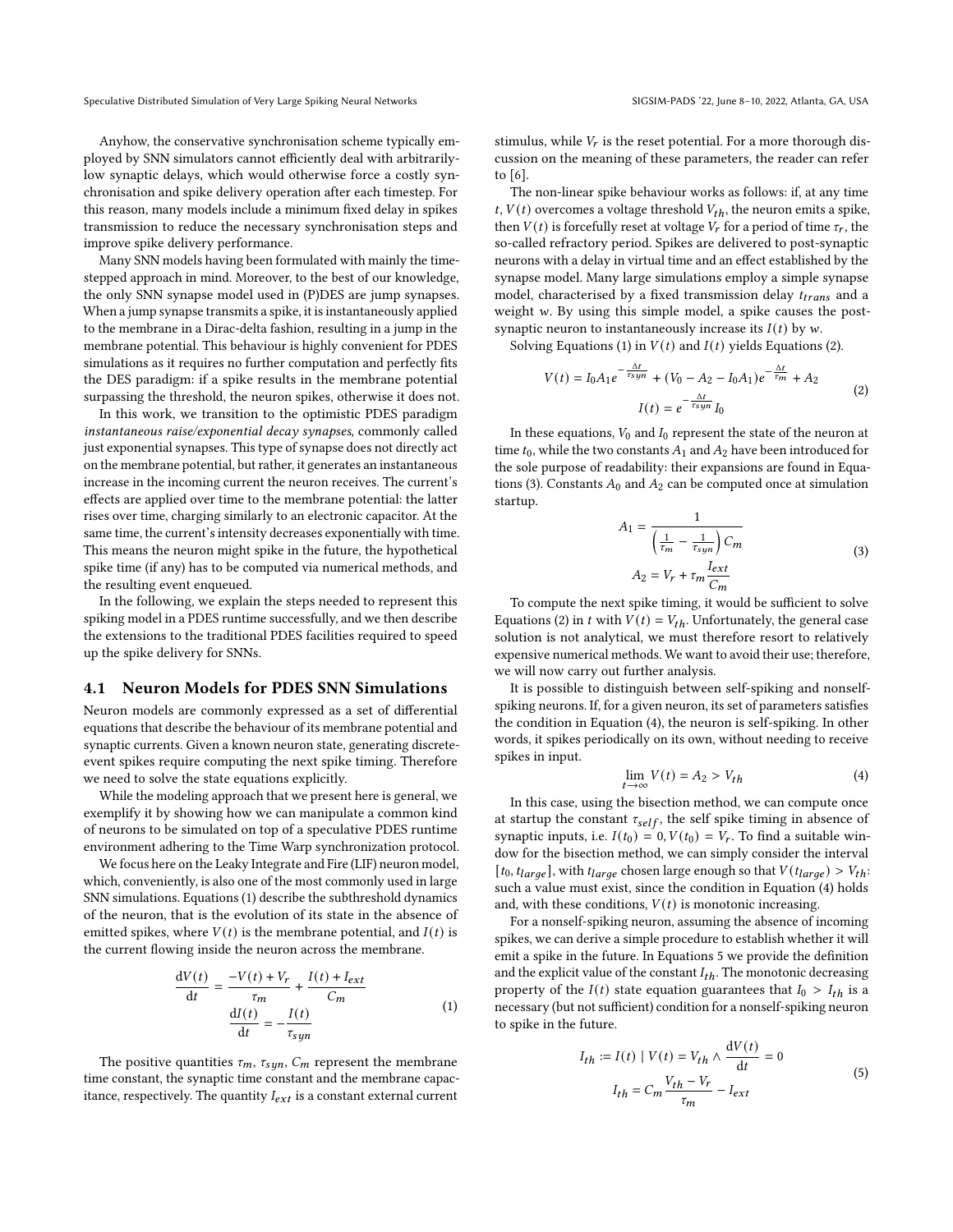If a nonself-spiking neuron satisfies the necessary spike condition, we can compute  $t_{th}$ , the time needed to decay from  $I_0$  to  $I_{th}$ , as shown in Equation [6.](#page-5-0) If  $V(t_{th}) < V_{th}$  then we can conclude that the neuron does not spike, otherwise it will spike at time  $t_{spike} \in [t_0, t_{th}].$ 

<span id="page-5-0"></span>
$$
t_{th} = -\ln\left(\frac{I_{th}}{I_0}\right)\tau_{syn} \tag{6}
$$

This result holds because we have  $V(t_0) < V_{th}$  and  $V(t_{th}) \geq V_{th}$ therefore, given the continuity of the  $V(t)$ , at least one  $t_{spike} \in$  $[t_0, t_{th}]$  must exist. We thus compute  $t_{spike}$  using the bisection method—we noted that higher-order numerical methods such as the Newton method are not always numerically stable during our experimental phase. Otherwise, if  $V(t_{th}) < V_{th}$ , then  $V(t) < V_{th}$ for all  $t \in [t_0, t_{th}]$ : the neuron did not and will not spike in absence of further stimuli since  $I(t) < I_{th}$  for all  $t > t_{th}$ .

The proof that  $t_{spike}$  is unique in the  $[t_0, t_{th}]$  interval is more involved, so we will only sketch the main idea. Using the definition of  $I_{th}$  it is possible to show that  $\frac{dV(t)}{dt} = 0$  for exactly one  $t_d \in$  $[t_0, t_{th}]$ , where  $V(t)$  reaches its maximum. We have that  $\frac{dV(t_0)}{dt} > 0$ and  $\frac{dV(t_{th})}{dt} \leq 0$ . Also, since  $\frac{dV(t)}{dt}$  is continuous, we can conclude that  $V(t)$  is monotonous increasing in  $[t_0, t_d]$  and monotonous decreasing in  $[t_d, t_{th}]$ ;  $t_{\textit{spike}}$  is therefore unique and lies in the interval  $[t_0, t_d]$ .

For self-spiking neurons, we assume that most of the time, they will spike approximately every  $\tau_{self}$  seconds: so we search the spike window by increasing tentatively  $t_{th}$  by  $\tau_{self}$ . To compute a precise  $t_{\textit{spike}}$ , we use the bisection method as well.

#### 4.2 From Neurons to Logical Processes

To transition an SNN simulation to the optimistic PDES paradigm, we must partition its state into independent Logical Processes (LPs). In this work, we assume that synapses state is static, which is not a very limiting factor since many large SNN models in the literature embrace this limitation. With this in mind, the natural way to map neurons to LPs would be a one-to-one mapping. Clearly, it is possible to collect together more neurons inside a single LP, but we expect that such a strategy may only be worthwhile if it can be guaranteed that neurons grouped inside the same LP are tightly connected; or else, for example, a straggler event directed at a neuron would cause the rollback of other neurons grouped with it that would not have otherwise rollbacked. Therefore in this work, also for simplicity reasons, we employed the natural one-to-one mapping. Nonetheless, we think that the potential trade-off offered by a non-trivial neuron-to-LP mapping is an interesting one that may be featured in future work.

In the following sections, we will assume that we target a distributed simulation environment running on multiple computing nodes, each hosting several processing threads. We also assume, for the sake of simplicity, that the binding of LPs to processing threads is established at simulation startup and fixed for the simulation duration.

#### 4.3 Dynamic Spiking Events

We have shown earlier how to determine the next spike timing  $t_{spike}$  for a LIF neuron with the condition that, in the meanwhile, such neuron does not receive any spike. In a discrete event simulation, we would schedule a new event  $E$  with time  $t_{spike}$  which represents the spike potentially emitted in the future. If the neuron receives a spike before  $t_{spike}$ , its previously computed spike timing would not be consistent anymore with the newly induced state change, and therefore we would need to somehow invalidate or retract the event  $E$ .

A working solution to this problem consists in augmenting the neuron state with an epoch number, which is increased every time the neuron receives a spike. The potential spike emission events are tagged with the current epoch number. When a potential spike emission event has to be processed, the model checks if the neuron epoch number is consistent with the event's one. If it is not, it is simply ignored and discarded. While, on paper, this approach seems reasonable, its application to SNN simulations fails miserably. Each neuron state change would schedule a new future spike event, and, given the high out-degree of neurons (as mentioned earlier, in the order of thousands), every time a neuron were to actually spike, all of the receiving neurons would have to update their states: the event queue would end up being hogged by invalidated spike events. Most of the processing time would be spent discarding invalid events at the model level.

Our proposed solution consists in providing the model developer with *dynamic spiking events*, i.e. with the possibility of scheduling retractable events i.e. events that can be arbitrarily removed from the events queue or whose timestamp can be changed at will. These operations are supported at the runtime environment level. Future spike emission events can be effectively represented as retractable events. In the context of SNN simulations, each neuron needs a maximum of one retractable event destined to itself. This consideration significantly simplifies the implementation of this new mechanism. Each thread simply has a private queue that handles the retractable events associated with the neurons bound to it. The private queue is implemented as a k-heap data structure which allows efficient priority changes and removal of events. In order to extract a new event, each thread chooses the lowest timestamp between the normal events queue and its private retractable events queue.

In order to correctly handle rollbacks, when computing the checkpoint of an LP, we must also include their currently active retractable event. With this precaution, when an LP must roll back to a previous state, it can correctly restore its retractable message.

#### 4.4 Publish/Subscribe Events

The use of retractable messages effectively reduces the number of events delivered at the simulation model during the simulation run, but it does not impact the number of events used to convey the actual spikes. Each time a neuron spikes, many events corresponding to the out-degree of the neuron must be generated and delivered one by one to the proper LP, possibly over the network if the targeted LP is residing on another physical node. An early experimental assessment showed that this was a significant performance bottleneck.

For this reason, we came up with a new feature that allows an LP to publish special events to which other LPs may subscribe. During simulation initialisation, neurons can subscribe to the ones they are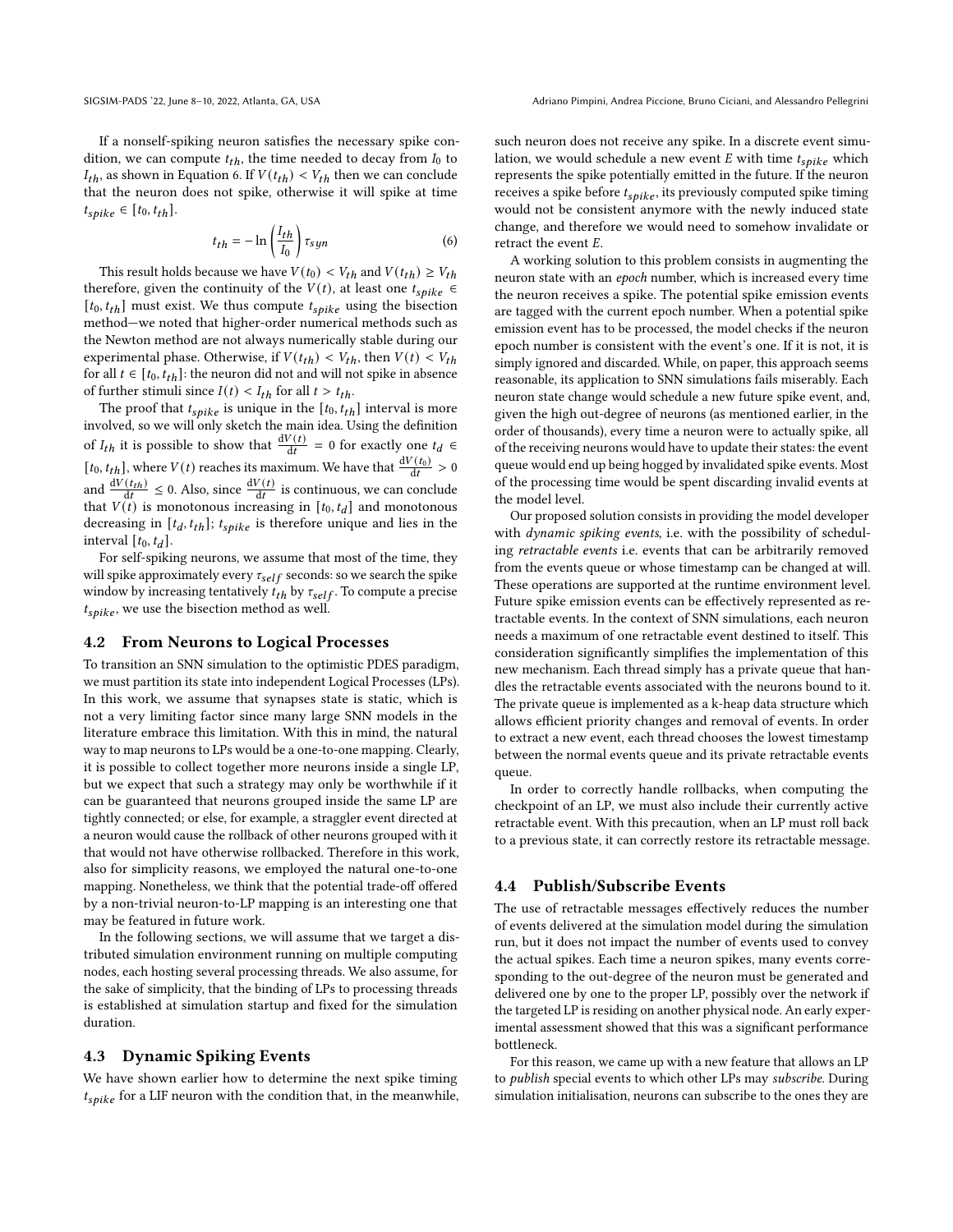<span id="page-6-1"></span>

Figure 1: Publish/subscribe events in a distributed environment. In this example, the publisher LP generates only two events, instead of nine.

connected to. During the actual simulation, neurons will emit spikes in the form of published events. With this contract in place, the simulation runtime can significantly reduce the number of events actively transmitted around.

To simplify our system implementation's description, we say that a processing thread is subscribed to an LP if any bound LPs are subscribed to it. Similarly, a computing node is subscribed to an LP if any hosted processing thread is subscribed to it. Our implementation expects a single function that specifies the publish/subscribe graph. Each processing thread involved in the simulation initialises the internal data structures based on the relevant subset of information in the graph. In particular, each LP maintains a list of references to the local processing threads and remote nodes subscribed to it. Also, each node hosts a global table that maps identifiers of publisher LPs to a list of references to the local processing threads and related LPs subscribed to it.

As exemplified in Figure [1,](#page-6-1) publish/subscribe events can reduce the number of events exchanged by processing units dramatically. When an LP publishes a new event, the simulation framework only generates and delivers the events as specified in its subscription list, sending one copy per local subscriber thread and one per remote subscribed node, minimising the number of messages transferred, both locally and over the network. When a processing thread extracts a publish/subscribe event, it simply needs to get the list of subscribed LPs from the global table to forward them a copy of the event.

The management of the rollback operation for publish/subscribe events can be realised according to the traditional scheme supported by Time Warp synchronisation, i.e. by relying on anti-events. Indeed, publish/subscribe anti-events are no different from regular events, especially after a single publish/subscribe event is materialised into multiple copies for each subscribed LP. Our implementation keeps track of the local events generated by publish/subscribe events so that their anti-events do not need copies delivered to each subscribed LP. This helps reduce the overhead of anti-events delivery and also simplifies fossil collection operations.

<span id="page-6-2"></span>Table 1: Connectivity map for the synthetic benchmark.

|      |                 |     |                                                                     | to |                     |  |
|------|-----------------|-----|---------------------------------------------------------------------|----|---------------------|--|
|      |                 | L1e |                                                                     |    | L1i L2e L2i L3e L3i |  |
| from |                 |     | In 0.292 0.192 0.049 0.237 0.169 0.115                              |    |                     |  |
|      | L1e             |     | 0.224 0.293 0.106 0.254 0.438 0.099                                 |    |                     |  |
|      | $L1$ i          |     | 0.135 0.025 0.409 0.25 0.309 0.271                                  |    |                     |  |
|      |                 |     | L2e 0.165 0.177 0.122 0.032 0.491 0.3                               |    |                     |  |
|      |                 |     | L2i 0.448 0.319 0.08 0.207 0.225 0.201                              |    |                     |  |
|      | L3e             |     | 0.395 0.123 0.265 0.215 0.476 0.174                                 |    |                     |  |
|      | L <sub>3i</sub> |     | $0.223 \quad 0.276 \quad 0.358 \quad 0.028 \quad 0.065 \quad 0.188$ |    |                     |  |
|      |                 |     |                                                                     |    |                     |  |

# <span id="page-6-0"></span>5 EXPERIMENTAL RESULTS

We present an experimental assessment of the proposed approach. The results have been obtained by relying on a set of virtual machines on Amazon Web Services. In particular, we have used various configurations of m5.4xlarge instances (equipped with 16 virtual cores), m5.8xlarge instances (equipped with 32 virtual cores), and m5.24xlarge instances (equipped with 96 virtual cores). Our proposal has been implemented within the ROme OpTimistic Simulator (ROOT-Sim) [\[37\]](#page-11-19). We compare our results with both Brian and NEST, both from a correctness point of view and from a performance/ scalability perspective. All results are averaged over 5 different runs. The same sequence of random numbers has been used in the experiment.

#### 5.1 Benchmarks

To study our proposal's correctness and performance/scalability, we have considered two synthetic SNN models, one real-world model, and a standard benchmark used in the literature.

The first synthetic benchmark is a network of 1,000 LIF neurons, divided into one input layer and three "passive" layers, each of which has two populations, one excitatory and one inhibitory. The input layer has 100 excitatory LIF neurons, each of which receives a constant current input, and each of the three layers has 200 excitatory and 100 inhibitory LIF neurons. It employs a connectivity map (reported in Table [1\)](#page-6-2) to connect the populations. This configuration aims to model a small network to compare the data for correctness against state-of-the-art simulators.

The second synthetic benchmark is a network composed of only two neurons, an input one  $N_1$  and an output one  $N_2$ .  $N_1$  receives a constant external current of 1,800 mV, and its output is propagated to  $N_2$  through an exponential synapse with a weight of 5,000.  $N_2$ receives no other input. The output of  $N_2$  is monitored, and its spikes are collected. The simplicity of this network allows us to evaluate simulation accuracy.

The real-world model that we consider is Potjans and Diesmann's [\[41\]](#page-11-33), depicted in Figure [2.](#page-7-0) It is an accurate model of the local cortical microcircuit entailing four layers of the cortex, named 2/3, 4, 5, and 6, each with an excitatory and an inhibitory neuron population. Layers are connected according to the "connection probability of a connection" that "defines the probability that a neuron in the presynaptic population forms at least one synapse with a neuron in the post-synaptic population. A connectivity map is defined by the 64 connection probabilities between the 8 considered cell types". The synapses in the model are static. The number of neurons per population is chosen according to [\[5\]](#page-10-13), totalling 77,169 neurons. Furthermore, every layer can receive a background input in the form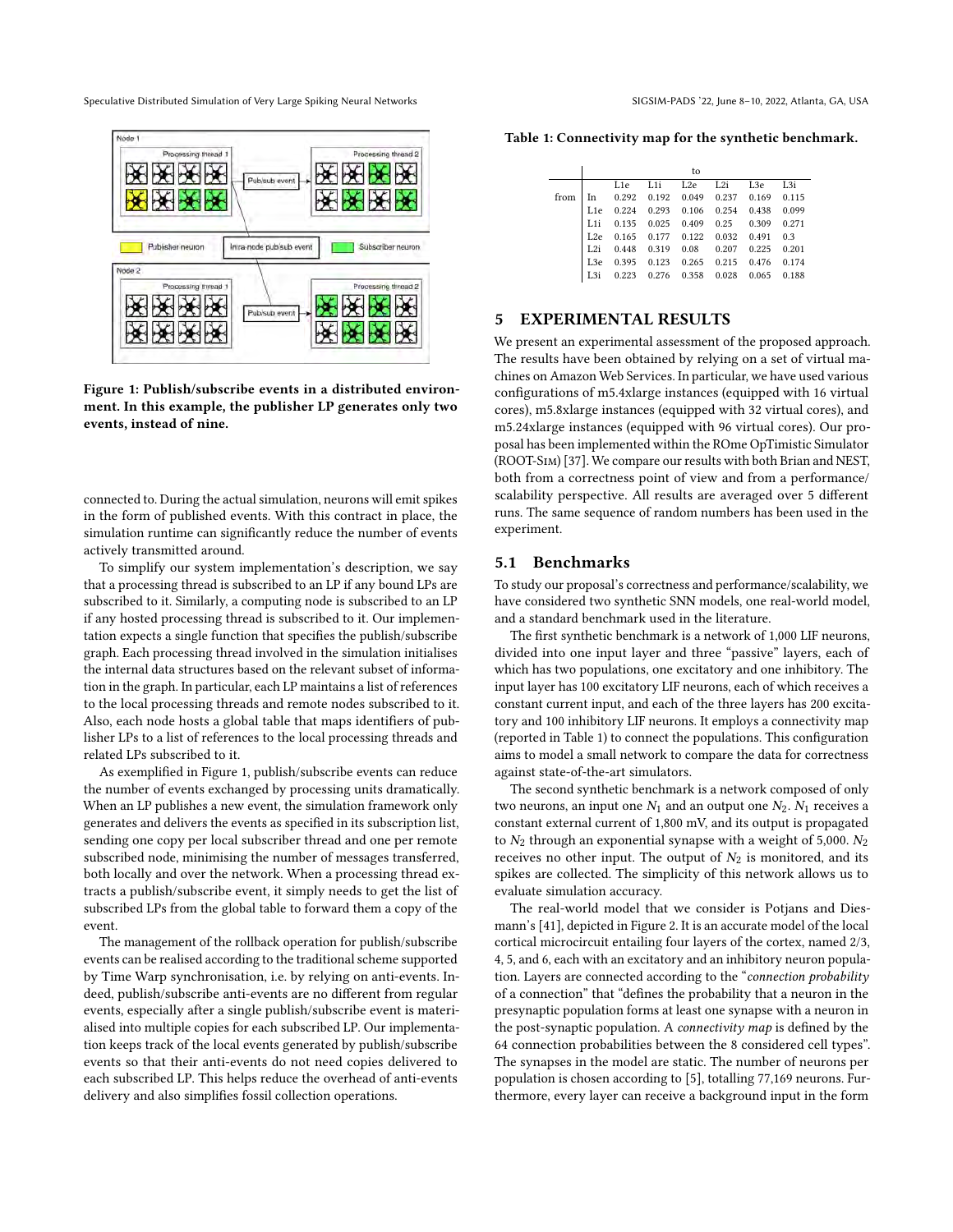<span id="page-7-0"></span>



Figure 2: Potjans and Diesmann's Model definition. Excitatory populations are represented by triangles, and inhibitory populations are circles. Image taken from [\[41\]](#page-11-33).

<span id="page-7-1"></span>

Figure 3: Spiking rates (Hz) for 1000 neurons model.

of a continuous current and input from an external thalamocortical neuron population. The thalamic neurons are implemented as Poisson neurons [\[46\]](#page-11-34) with a fixed spiking rate.

The standard benchmark that we have used is inspired by a study on signal propagation in LIF models [\[50\]](#page-11-35). This benchmark [\[6\]](#page-10-0) considers current-based (CUBA) synaptic interactions in a network of 300,000 LIF neurons, separated into two populations of excitatory and inhibitory neurons, forming 80% and 20% of the neurons, respectively. All neurons are connected randomly using a connection probability of 2%.

#### 5.2 Correctness and Accuracy Results

To verify the correctness of our proposal, we have run the synthetic model both on ROOT-Sim and Brian. This benchmark allows us to validate the ensemble behaviour of the network and the behaviour on differently timed spikes. In Figure [3](#page-7-1) we report a boxplot of spiking frequencies of every population. As we can see from the figure, the spiking frequencies closely resemble one another. The difference is likely related to the fact that we do not employ a time-stepped simulation, i.e. our results do not suffer from any approximation in the spiking time. This result shows how the LIF model presented in this paper can be deemed correct, even when employed in non-minimal networks with neurons handling spikes coming in varied patterns from many other neurons.

SIGSIM-PADS '22, June 8-10, 2022, Atlanta, GA, USA Adriano Pimpini, Andrea Piccione, Bruno Ciciani, and Alessandro Pellegrini

<span id="page-7-2"></span>Table 2: Neurons and populations parameter specification.

| Populations and inputs     |                 |       |                                          |                                    |      |      |       |      |     |  |
|----------------------------|-----------------|-------|------------------------------------------|------------------------------------|------|------|-------|------|-----|--|
| Name                       | L2/3e           | L2/3i | L <sub>4e</sub>                          | L4i                                | L5e  | L5i  | L6e   | L6i  | Th  |  |
| Population size, N         | 20683           | 5834  | 21915                                    | 5479                               | 4850 | 1065 | 14395 | 2948 | 902 |  |
| External inputs, $k_{ext}$ | 1600            | 1500  | 2100                                     | 1900                               | 2000 | 1900 | 2900  | 2100 | n/a |  |
|                            |                 |       |                                          |                                    |      |      |       |      |     |  |
| Neuron Model               |                 |       |                                          |                                    |      |      |       |      |     |  |
| Name                       | Value           |       |                                          | Description                        |      |      |       |      |     |  |
| $\tau_m$                   | $10 \text{ ms}$ |       |                                          | Membrane time constant             |      |      |       |      |     |  |
| $\tau_{ref}$               | $2 \text{ ms}$  |       |                                          | Absolute refractory period         |      |      |       |      |     |  |
| $\tau_{sun}$               | $0.5$ ms        |       |                                          | Postsynaptic current time constant |      |      |       |      |     |  |
| $C_m$                      | $250$ pF        |       |                                          | Membrane capacity                  |      |      |       |      |     |  |
| Vreset                     | $-65$ mV        |       |                                          | Reset potential                    |      |      |       |      |     |  |
| $V_{th}$                   | $-50$ mV        |       |                                          | Fixed firing threshold             |      |      |       |      |     |  |
| θ                          | 15Hz            |       | Thalamic firing rate during input period |                                    |      |      |       |      |     |  |

<span id="page-7-3"></span>Table 3: Connectivity and Synaptic parameter specification.

| Connectivity     |                                           |                           |       |                                         |       |                                       |        |       |       |        |  |
|------------------|-------------------------------------------|---------------------------|-------|-----------------------------------------|-------|---------------------------------------|--------|-------|-------|--------|--|
| from             |                                           |                           |       |                                         |       |                                       |        |       |       |        |  |
|                  |                                           | L2/3e                     | L2/3i | L4e                                     | L4i   | L5e                                   | L5i    | L6e   | L6i   | Th     |  |
| to               | L2/3e                                     | 0.101                     | 0.169 | 0.044                                   | 0.082 | 0.032                                 | 0.0    | 0.008 | 0.0   | 0.0    |  |
|                  | L2/3i                                     | 0.135                     | 0.137 | 0.032                                   | 0.052 | 0.075                                 | 0.0    | 0.004 | 0.0   | 0.0    |  |
|                  | L4e                                       | 0.008                     | 0.006 | 0.050                                   | 0.135 | 0.007                                 | 0.0003 | 0.045 | 0.0   | 0.0983 |  |
|                  | L4i                                       | 0.069                     | 0.003 | 0.079                                   | 0.160 | 0.003                                 | 0.0    | 0.106 | 0.0   | 0.0619 |  |
|                  | L5e                                       | 0.100                     | 0.062 | 0.051                                   | 0.006 | 0.083                                 | 0.373  | 0.020 | 0.0   | 0.0    |  |
|                  | L5i                                       | 0.055                     | 0.027 | 0.026                                   | 0.002 | 0.060                                 | 0.316  | 0.009 | 0.0   | 0.0    |  |
|                  | L6e                                       | 0.016                     | 0.007 | 0.021                                   | 0.017 | 0.057                                 | 0.020  | 0.040 | 0.225 | 0.0512 |  |
|                  | L6i                                       | 0.036                     | 0.001 | 0.003                                   | 0.001 | 0.028                                 | 0.008  | 0.066 | 0.144 | 0.0196 |  |
|                  |                                           |                           |       |                                         |       |                                       |        |       |       |        |  |
| Name             |                                           | Value                     |       |                                         |       | Description                           |        |       |       |        |  |
| $w \pm \delta w$ |                                           | $87.8 \pm 8.8 \text{ pA}$ |       |                                         |       | Excitatory synaptic strengths         |        |       |       |        |  |
| $\boldsymbol{q}$ |                                           | $-4$                      |       |                                         |       | Relative inhibitory synaptic strength |        |       |       |        |  |
|                  | $d_e \pm \delta d_e$<br>$1.5 \pm 0.75$ ms |                           |       | Excitatory synaptic transmission delays |       |                                       |        |       |       |        |  |
|                  | $d_i \pm \delta d_i$                      | $0.8 \pm 0.4$ ms          |       | Inhibitory synaptic transmission delays |       |                                       |        |       |       |        |  |
|                  |                                           |                           |       |                                         |       |                                       |        |       |       |        |  |

We have also considered the Potjans and Diesmann model to confirm these results. This model is highly relevant, with its implementation being part of the examples in the NEST simulator, and has been replicated in 2018 by Shimoura et al. [\[45\]](#page-11-36) in an implementation for the Brian simulator. We have compared our implementation of this model with the implementations in both NEST and Brian. For the sake of comparison clarity, we report in Table [2](#page-7-2) the neuron parameters (population size for each population, external inputs for e each population, and the neuron's physical properties), while Table [3](#page-7-3) contains the connectivity map and the synaptic connection parameters used in all three models.

The simulation results are shown in Figure [4,](#page-8-0) again in the form of boxplots showing the observed spiking rates. Similarly to the previous benchmark, we observe that the results are extremely close. Again, the slight difference can be related to the increased accuracy that our solution can offer with respect to a time-stepped simulation.

In Figure [5](#page-8-1) we report the accuracy results for the 2-neuron model. In particular, for this simple model, we have generated the timing of  $N_2$ 's spike train via numerical methods with a tolerance of 10<sup>-7</sup> milliseconds . It has been used as a reference for the model simulated both on NEST and ROOT-Sim, where we have collected data for 1 second of simulated time. In the Figure, we report the absolute error for each *i*-th spike in the train. While the accumulated error grows linearly for both the simulation method used by NEST and ROOT-Sim, it is clear that the error in the NEST model is significantly higher, totalling 15 ms of error over 1 second of simulated neuronal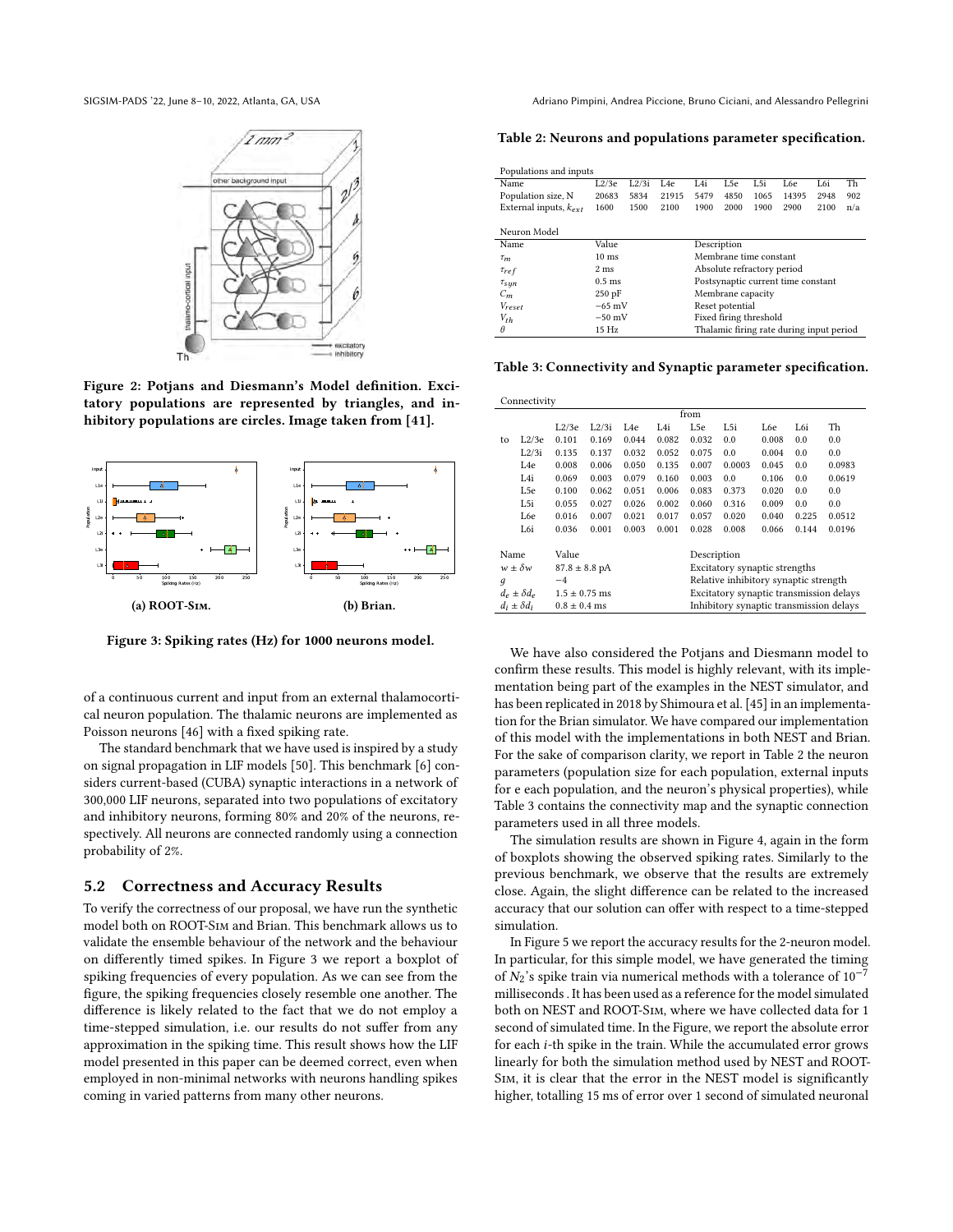<span id="page-8-0"></span>

Figure 4: Spiking rates (Hz) for Potjans and Diesmann's model.

<span id="page-8-1"></span>

Figure 5: Accuracy results with a 2-neuron model.

activity (ROOT-Sim shows an error reduction of ∼ 90% compared to NEST), with a simple network composed of only two neurons in a very short time window. This error is also reflected in the number of spikes—NEST cannot simulate the total number of spikes in the considered simulation window.

## 5.3 Performance Results

To assess the performance and scalability of our proposal, we have relied on the Potjans and Diesmann's and CUBA models, and compared against state-of-the-art NEST implementations. In Figure [6](#page-8-2) we report the total execution time (in seconds) for both benchmarks when varying the number of threads on a 96-vCPU m5.24xlarge instance. We have also studied both simulators' performance when varying the total amount of interconnections in the network, i.e. running from the full load (as in the original benchmark) down to 25% of the total number of connections among neurons.

In both scenarios, we see that NEST performance is mostly independent of the number of threads used and the number of consid- $\rm{r}$  red connections $\rm{^3}$  $\rm{^3}$  $\rm{^3}$  . This is related to the approximated time-stepped nature of the simulation algorithm. Indeed, most of the time is spent by the NEST kernel advancing through the different steps and synchronising the various threads (through OpenMP [\[44\]](#page-11-37)).

<span id="page-8-2"></span>



Figure 6: Single-node Scalability (m5.24xlarge).

Conversely, our implementation exhibits a performance improvement that grows with the number of parallel threads used. At maximum parallelism, our simulations deliver a performance improvement of 4x in both benchmarks. More interestingly, the scalability trend shows that the minimum in the simulation time curve has not been reached yet, suggesting that the amount of parallelism that the Time Warp simulation can exploit is still non-minimal.

While the constant execution time of NEST consistently outperforms our implementation in the case of a smaller network (Potjans and Diesmann's model in Figure [6b\)](#page-8-2), in the case of a larger network, NEST's performance starts to degrade at around 56 threads, when our solution starts to outperform it. This is an indication that, if larger networks were to be simulated, our solution could provide

<span id="page-8-3"></span> $\rm{^{3}F}$ or the sake of readability, we report only the curve related to the full connection configuration for NEST, but the results with a reduced density of the graph do not change at all.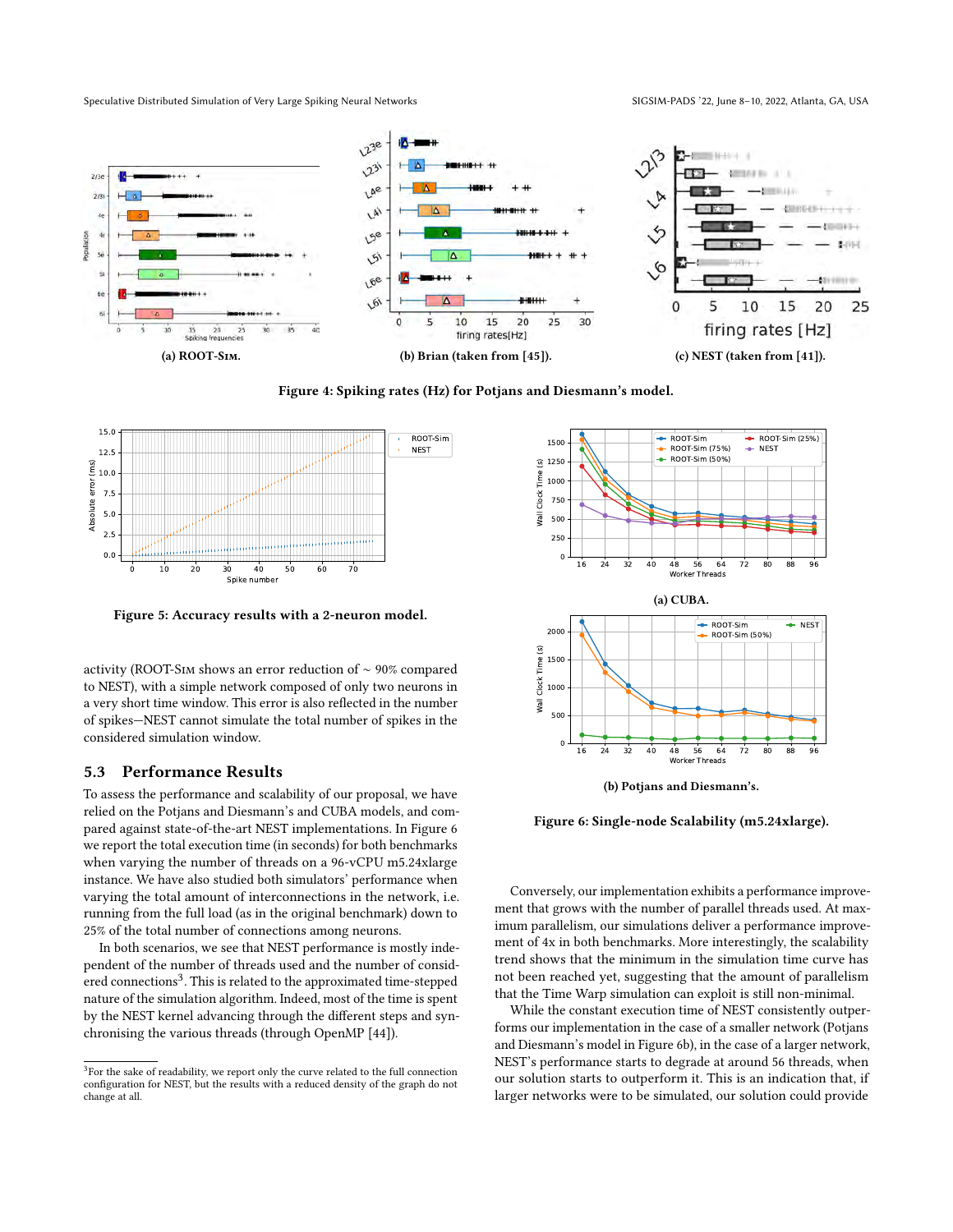reduced simulation times—again, also offering results that are precise. This is a significant result, as the research community has the ambitious goal of "simulating the brains of mammals with a high level of biological accuracy and, ultimately, to study the steps involved in the emergence of biological intelligence" [\[29\]](#page-11-38).

We have also studied the performance and scalability of our proposal, again against NEST, in a distributed environment, relying on MPI for both simulators. We have performed a strong scalability assessment, keeping fixed the size of the networks simulated by both benchmarks and varying the number of nodes from 4 to 32. We have used a set of m5.4xlarge instances (Figure [7\)](#page-9-0) and a set of m5.8xlarge instances (Figure [8\)](#page-9-1). These virtual machines are equipped with 16 and 32 virtual cores, respectively—we have used up to 512 distributed virtual cores, mimicking a tiny-scale supercomputer. By the results in Figure [6,](#page-8-2) this is a worst-case scenario for our implementation, as NEST is still outperforming ROOT-Sim on a single node in both configurations for both benchmarks.

From the results, we anyhow observe that the scalability trends of both ROOT-Sim and NEST are comparable for the CUBA benchmark (Figures [7a](#page-9-0) and [8a\)](#page-9-1). This is an indication that our proposal (particularly concerning retractable messages and publish/subscribe events) can dampen out the performance penalty observed on the single node in the case of a distributed simulation. Conversely, in the case of a smaller network (Figures [7b](#page-9-0) and [8b\)](#page-9-1) the NEST implementation does not scale, probably due to synchronization overhead, although, in most of the configurations, it is still able to deliver better performance results—again, sacrificing preciseness.

To better understand the dynamics of our PDES speculative simulation with respect to NEST's time-stepped simulation, we have also carried out an experiment using the large network in CUBA benchmark when varying the network activity, i.e. the total number of spikes in the simulation. From the results reported in Figure [9,](#page-10-14) we see that NEST is also showing a performance that is independent of the amount of activity in the network (Figure [9b\)](#page-10-14), while the Time Warp simulation based on ROOT-Sim can exploit this reduced amount of interactions. This is an expected result, given the nature of both simulation methodologies. At the same time, it is interesting to note that when the number of nodes is reduced, the benefit is increased (see Figure [9a\)](#page-10-14). This is related to the fact that more LPs are bound to the same thread when the number of nodes is smaller. In this scenario, the publish/subscribe messaging mechanism that we have devised is likely to pay off more. This indicates that if larger networks have to be simulated on a same-scale machine, the performance improvement offered by this runtime support can be non-minimal.

Finally, to shed light on the reason behind the performance gap between the ROOT-Sim implementation and the NEST one (although we recall that the results have been obtained in a worst-case scenario), we report in Figure [10](#page-10-15) a breakdown of the time spent in the initialisation phase vs the simulation phase for the CUBA benchmark on the cluster of m5.8xlarge virtual machines. As it can be seen, the simulation pays a non-negligible almost-constant time spent in the initialisation phase, while the simulation phase is scaling significantly. This indicates that if more effective initialisation strategies are devised, our approach might also improve performance when simulating smaller-scale networks.



<span id="page-9-0"></span>

(b) Potjans and Diesmann's.

Figure 7: Distributed Scalability (m5.4xlarge).

<span id="page-9-1"></span>

(b) Potjans and Diesmann's.

Figure 8: Distributed Scalability (m5.8xlarge).

# 6 CONCLUSIONS AND FUTURE WORK

We have presented a methodology and technical support to run SNN models on top of Time Warp-based PDES runtime environments. The main results of our contribution are related to the capability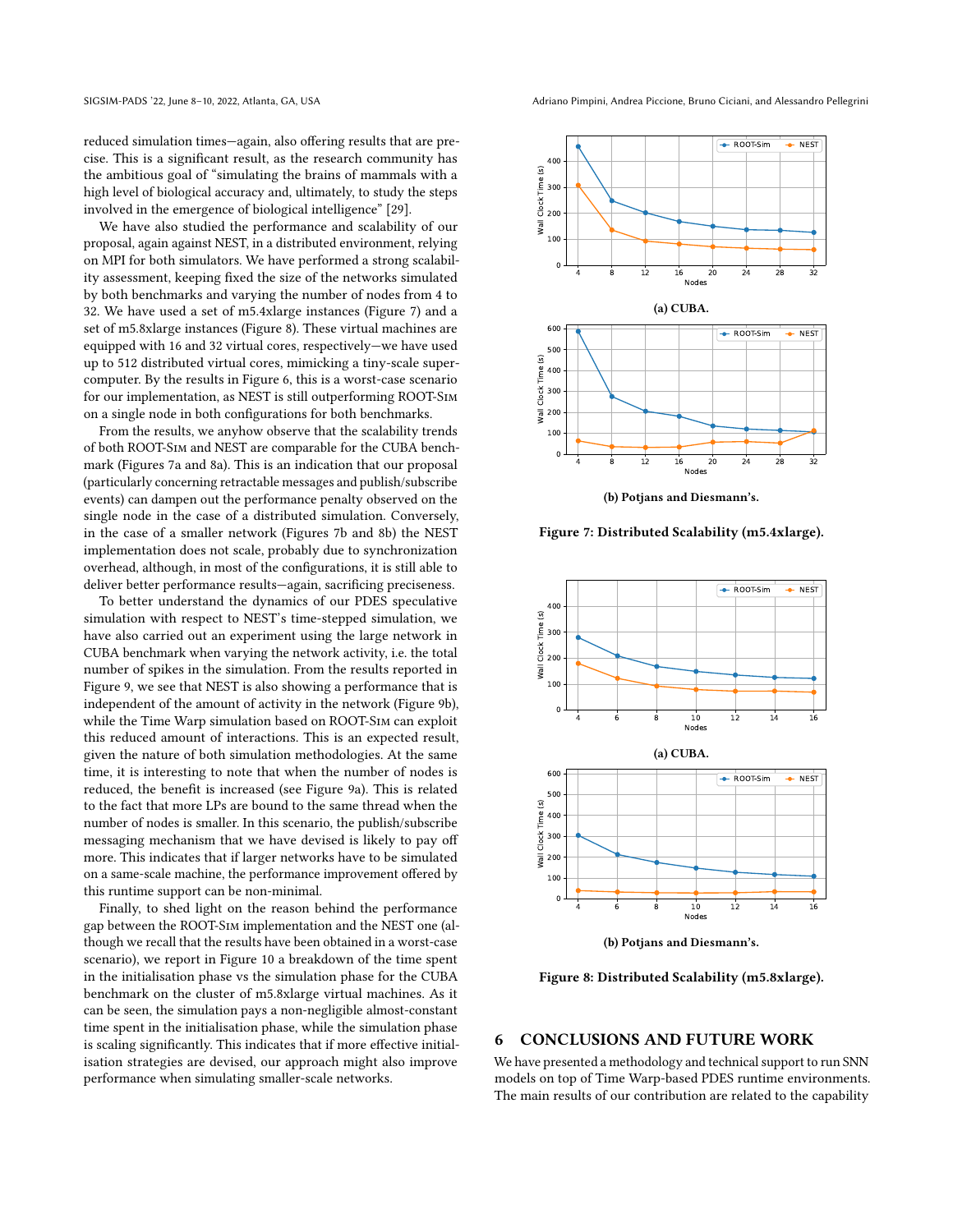<span id="page-10-14"></span>

Figure 9: Performance when Varying Network Activity (m5.8xlarge).

<span id="page-10-15"></span>

Figure 10: Initialisation vs Simulation Time (m5.8xlarge).

of the PDES simulations to deliver more accurate results with respect to state-of-the-art SNN simulators while providing scalability trends showing that, if extremely large-scale networks are to be simulated, our approach can outperform the same state-of-the-art runtime environments. At the same time, our experimental assessment has shown that some models' configuration parameters make traditional time stepped simulations outperform PDES simulations run on general-purpose runtime environments. We have also identified a potential bottleneck that plays as a show-stopper to deliver timely simulation results. Investigating how to improve this part of the overall simulation will be dealt with in future work.

## **REFERENCES**

- <span id="page-10-9"></span>[1] Arnon Amir, Pallab Datta, William P Risk, Andrew S Cassidy, Jeffrey A Kusnitz, Steve K Esser, Alexander Andreopoulos, Theodore M Wong, Myron Flickner, Rodrigo Alvarez-Icaza, Emmett McQuinn, Ben Shaw, Norm Pass, and Dharmendra S Modha. 2013. Cognitive computing programming paradigm: A Corelet Language for composing networks of neurosynaptic cores. In Proceedings of the The 2013 International Joint Conference on Neural Networks (IJCNN). IEEE, Piscataway, NJ, USA, 1–10.<https://doi.org/10.1109/IJCNN.2013.6707078>
- <span id="page-10-1"></span>Rajagopal Ananthanarayanan, Steven K Esser, Horst D Simon, and Dharmendra S Modha. 2009. The cat is out of the bag: cortical simulations with  $10^9$  neurons,  $10^{13}$  synapses. In Proceedings of the Conference on High Performance Computing Networking, Storage and Analysis (Portland, Oregon) (SC). ACM, New York, NY, USA, 1–12.<https://doi.org/10.1145/1654059.1654124>
- <span id="page-10-6"></span>[3] Peter D Barnes, Christopher D Carothers, David R Jefferson, and Justin M LaPre. 2013. Warp speed: executing time warp on 1,966,080 cores. In Proceedings of the 1st ACM SIGSIM Conference on Principles of Advanced Discrete Simulation (Montréal, Québec, Canada) (SIGSIM PADS '13). ACM, New York, NY, USA, 327– 336.<https://doi.org/10.1145/2486092.2486134>
- <span id="page-10-2"></span>[4] Trevor Bekolay, James Bergstra, Eric Hunsberger, Travis DeWolf, Terrence C Stewart, Daniel Rasmussen, Xuan Choo, Aaron Russell Voelker, and Chris Eliasmith. 2014. Nengo: a Python tool for building large-scale functional brain models. Frontiers in neuroinformatics 7 (2014), 13.<https://doi.org/10.3389/fninf.2013.00048>
- <span id="page-10-13"></span>[5] T Binzegger. 2004. A Quantitative Map of the Circuit of Cat Primary Visual Cortex. Journal of Neuroscience 24 (2004), 8441–8453. [https://doi.org/10.1523/](https://doi.org/10.1523/JNEUROSCI.1400-04.2004) [JNEUROSCI.1400-04.2004](https://doi.org/10.1523/JNEUROSCI.1400-04.2004)
- <span id="page-10-0"></span>[6] Romain Brette, Michelle Rudolph, Ted Carnevale, Michael Hines, David Beeman, James M Bower, Markus Diesmann, Abigail Morrison, Philip H Goodman, Frederick C Harris, Jr, Milind Zirpe, Thomas Natschläger, Dejan Pecevski, Bard Ermentrout, Mikael Djurfeldt, Anders Lansner, Olivier Rochel, Thierry Vieville, Eilif Muller, Andrew P Davison, Sami El Boustani, and Alain Destexhe. 2007. Simulation of networks of spiking neurons: a review of tools and strategies. Journal of computational neuroscience 23, 3 (Dec. 2007), 349–398. <https://doi.org/10.1007/s10827-007-0038-6>
- <span id="page-10-3"></span>Kristofor D Carlson, Michael Beyeler, Nikil Dutt, and Jeffrey L Krichmar. 2014. GPGPU accelerated simulation and parameter tuning for neuromorphic applications. In Proceedings of the 19th Asia and South Pacific Design Automation Conference (ASP-DAC). IEEE, Piscataway, NJ, USA, 570–577. [https://doi.org/10.](https://doi.org/10.1109/ASPDAC.2014.6742952) [1109/ASPDAC.2014.6742952](https://doi.org/10.1109/ASPDAC.2014.6742952)
- <span id="page-10-12"></span>Nicholas T Carnevale and Michael L Hines. 2006. The NEURON Book. Cambridge University Press, Cambridge, UK.<https://doi.org/10.1017/CBO9780511541612>
- <span id="page-10-7"></span>[9] Christopher D Carothers, Kalyan S Perumalla, and Richard M Fujimoto. 1999. Efficient Optimistic Parallel Simulations Using Reverse Computation. ACM Transactions on Modeling and Computer Simulation 9 (1999), 224–253. [https:](https://doi.org/10.1145/347823.347828) [//doi.org/10.1145/347823.347828](https://doi.org/10.1145/347823.347828)
- <span id="page-10-10"></span>[10] Andrew S Cassidy, Rodrigo Alvarez-Icaza, Filipp Akopyan, Jun Sawada, John V Arthur, Paul A Merolla, Pallab Datta, Marc Gonzalez Tallada, Brian Taba, Alexander Andreopoulos, Arnon Amir, Steven K Esser, Jeff Kusnitz, Rathinakumar Appuswamy, Chuck Haymes, Bernard Brezzo, Roger Moussalli, Ralph Bellofatto, Christian Baks, Michael Mastro, Kai Schleupen, Charles E Cox, Ken Inoue, Steve Millman, Nabil Imam, Emmett Mcquinn, Yutaka Y Nakamura, Ivan Vo, Chen Guok, Don Nguyen, Scott Lekuch, Sameh Asaad, Daniel Friedman, Bryan L Jackson, Myron D Flickner, William P Risk, Rajit Manohar, and Dharmendra S Modha. 2014. Real-Time Scalable Cortical Computing at 46 Giga-Synaptic OPS/Watt with 100× Speedup in Time-to-Solution and 100,000× Reduction in Energy-to-Solution. In Proceedings of the International Conference for High Performance Computing, Networking, Storage and Analysis (SC). IEEE, Piscataway, NJ, USA, 27–38.<https://doi.org/10.1109/SC.2014.8>
- <span id="page-10-11"></span>[11] Andrew S Cassidy, Jun Sawada, Paul Merolla, John V Arthur, Rodrigo Alvarez-Icaza, Filipp Akopyan, Bryan L Jackson, and Dharmendra S Modha. 2016. TrueNorth: A High-Performance, Low-Power Neurosynaptic Processor for Multi-Sensory Perception, Action, and Cognition. Technical Report. Almaden Research Center, IBM Research.
- <span id="page-10-5"></span>[12] Kit Cheung, Simon R Schultz, and Wayne Luk. 2016. NeuroFlow: A General Purpose Spiking Neural Network Simulation Platform using Customizable Processors. Frontiers in neuroscience 9 (Jan. 2016), 1–15. [https://doi.org/10.3389/](https://doi.org/10.3389/fnins.2015.00516) [fnins.2015.00516](https://doi.org/10.3389/fnins.2015.00516)
- <span id="page-10-4"></span>[13] Ting-Shuo Chou, Hirak J Kashyap, Jinwei Xing, Stanislav Listopad, Emily L Rounds, Michael Beyeler, Nikil Dutt, and Jeffrey L Krichmar. 2018. CARLsim 4: An Open Source Library for Large Scale, Biologically Detailed Spiking Neural Network Simulation using Heterogeneous Clusters. In Proceedings of the 2018 International Joint Conference on Neural Networks (IJCNN). IEEE, Piscataway, NJ, USA, 1–8.<https://doi.org/10.1109/IJCNN.2018.8489326>
- <span id="page-10-8"></span>[14] Davide Cingolani, Alessandro Pellegrini, and Francesco Quaglia. 2017. Transparently Mixing Undo Logs and Software Reversibility for State Recovery in Optimistic PDES. ACM Transactions on Modeling and Computer Simulation 27, 2 (May 2017), 1–26.<https://doi.org/10.1145/3077583>